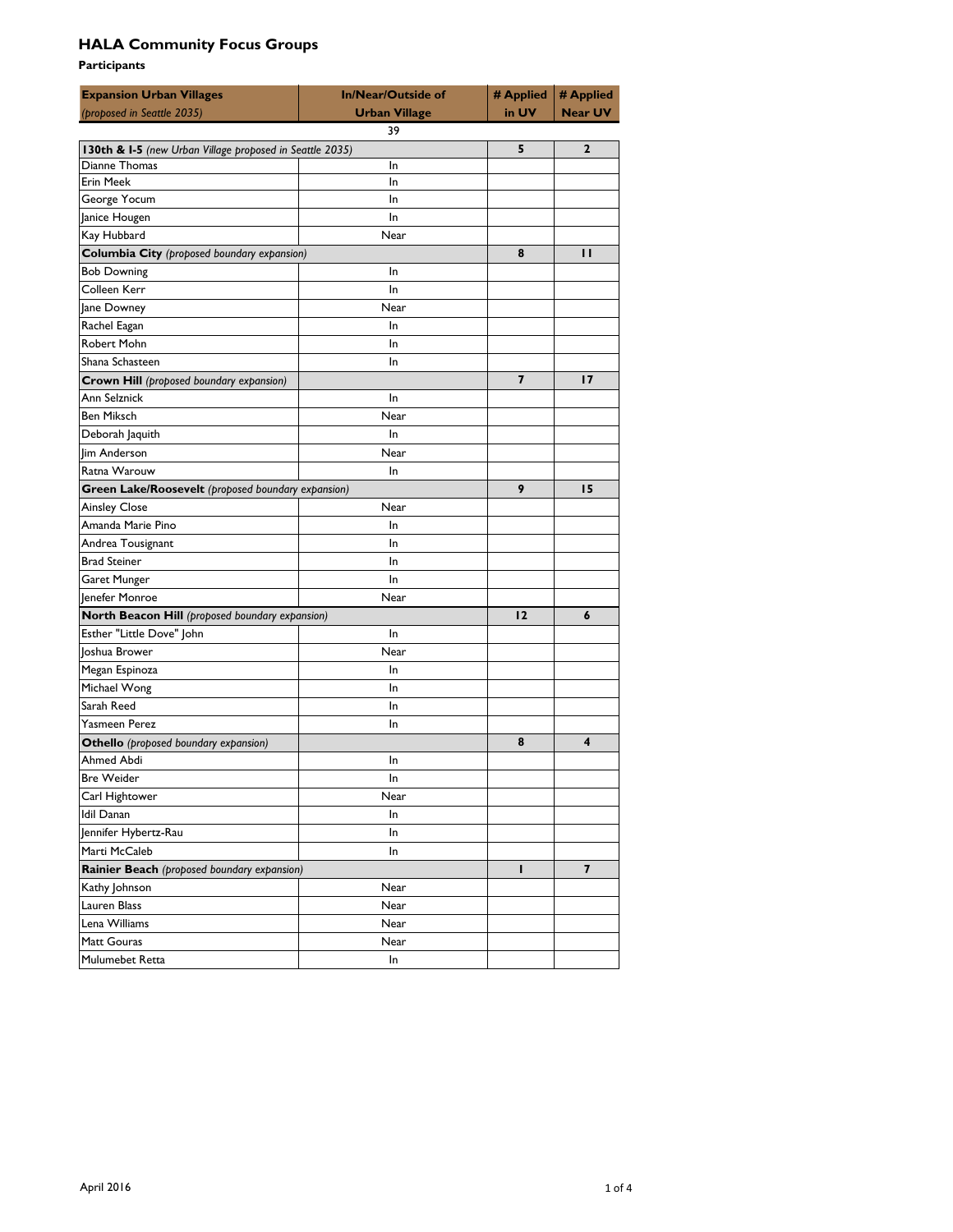| <b>HUB Urban Villages</b>    | In/Near/Outside of<br><b>Urban Village</b> | # Applied<br>in UV | # Applied<br><b>Near UV</b> |
|------------------------------|--------------------------------------------|--------------------|-----------------------------|
|                              | 40                                         |                    |                             |
| <b>Ballard</b>               |                                            | 20                 | 23                          |
| Eli Edwards                  | In                                         |                    |                             |
| Hannah Tang                  | In                                         |                    |                             |
| Jody Grage                   | In                                         |                    |                             |
| Judy Bouse                   | Near                                       |                    |                             |
| Melissa Lerch                | Near                                       |                    |                             |
| Capitol Hill / Pike-Pine     |                                            | 46                 | 6                           |
| Adam Bejan Parast            | In                                         |                    |                             |
| Alex Brennan                 | In                                         |                    |                             |
| Chris Maite                  | Near                                       |                    |                             |
| Hannah Smith                 | In                                         |                    |                             |
| <b>Jennifer Price</b>        | Near                                       |                    |                             |
| Katharine Kurfurst           | In                                         |                    |                             |
| Krystal Correa               | In                                         |                    |                             |
| Natalie Curtis               | In                                         |                    |                             |
| Patrick Burns                | In                                         |                    |                             |
| Sam Fisher                   | In                                         |                    |                             |
| <b>First Hill</b>            |                                            | 10                 | 0                           |
| David Evans                  | In                                         |                    |                             |
| Dean McBee                   | In                                         |                    |                             |
| Sue Shaw                     | In                                         |                    |                             |
| Yemane Gebremicael           | In                                         |                    |                             |
| Lake City                    |                                            | 4                  | 6                           |
| Debadutta Dash               | Near                                       |                    |                             |
| Derek Scheips                | In                                         |                    |                             |
| Jenette Sifuentes            | Near                                       |                    |                             |
| Mary Monroe                  | In                                         |                    |                             |
| Shelly Cohen                 | In                                         |                    |                             |
| Northgate                    |                                            | 2                  | 7                           |
| <b>Beatrice Peaslee</b>      | In                                         |                    |                             |
| <b>Isaac Mooers</b>          | In                                         |                    |                             |
| Jennifer Cells Russell       | Near                                       |                    |                             |
| Luis Ortega                  | Near                                       |                    |                             |
| Sean Paull                   | Near                                       |                    |                             |
| <b>University District</b>   |                                            | 6                  | 3                           |
| Clarissa Jarem               | $\ln$                                      |                    |                             |
| Drew Pollom                  | In                                         |                    |                             |
| Katherine Sims               | In                                         |                    |                             |
| Laura Bernstein              | Near                                       |                    |                             |
| Vanessa Laughlin             | Near                                       |                    |                             |
| <b>West Seattle Junction</b> |                                            | 5                  | 9                           |
| Greg Knoke                   | In                                         |                    |                             |
| Karthik Jaganathan           | Outside                                    |                    |                             |
|                              | Near                                       |                    |                             |
| Lisa Rough<br>Melissa Bailey | In                                         |                    |                             |
| Ryan Reese                   |                                            |                    |                             |
|                              | In                                         | <b>NA</b>          | <b>NA</b>                   |
| Outside Area / At-Large      |                                            |                    |                             |
| Allen Grissom (Delridge)     | Outside                                    |                    |                             |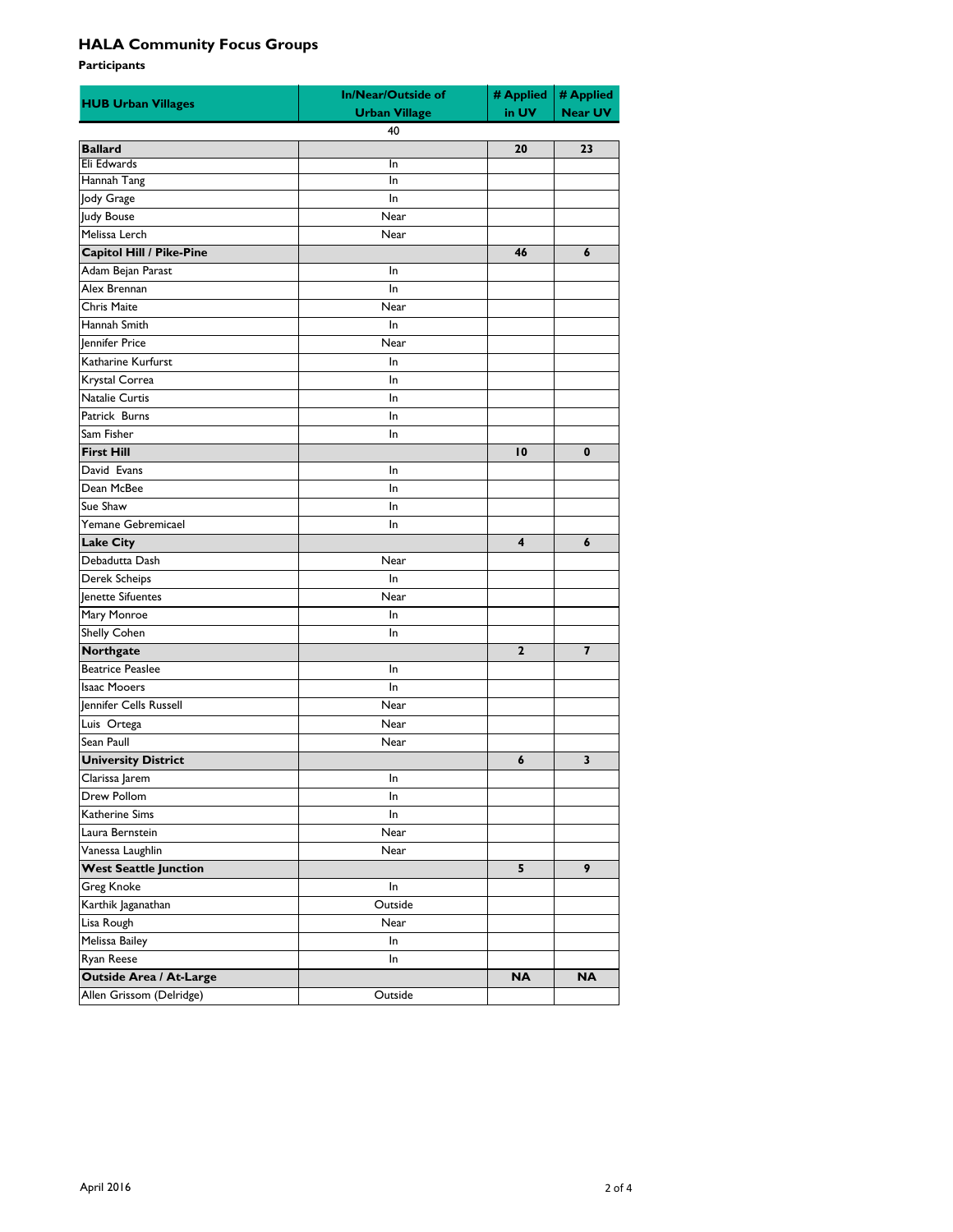| <b>Medium Density Urban Villages</b> | <b>In/Near/Outside of</b><br><b>Urban Village</b> | # Applied<br>in UV      | # Applied<br><b>Near UV</b> |  |
|--------------------------------------|---------------------------------------------------|-------------------------|-----------------------------|--|
| 46                                   |                                                   |                         |                             |  |
| 12th Ave                             |                                                   | $\overline{\mathbf{z}}$ | $\overline{2}$              |  |
| <b>Brie Gyncild</b>                  | In                                                |                         |                             |  |
| Hendrik de Kock                      | In                                                |                         |                             |  |
| Michael Lanthier                     | Near                                              |                         |                             |  |
| Nathan Thomas                        | In                                                |                         |                             |  |
| Simone Hamilton                      | In                                                |                         |                             |  |
| 23rd and Union-Jackson               |                                                   | 19                      | 9                           |  |
| Denechia Powell                      | In                                                |                         |                             |  |
| Haregu Kidane                        | In                                                |                         |                             |  |
| Laurie Torres                        | In                                                |                         |                             |  |
| Rokea Jones                          | In                                                |                         |                             |  |
| <b>Steve Sneed</b>                   | Near                                              |                         |                             |  |
| <b>Admiral</b>                       |                                                   | ı                       | 8                           |  |
| Cindy Jennings                       | Near                                              |                         |                             |  |
| Diane Rose Vincent                   | Near                                              |                         |                             |  |
| Jon Jurich                           | In                                                |                         |                             |  |
| Kara Luckey                          | Near                                              |                         |                             |  |
| Matt Hutchins                        | Near                                              |                         |                             |  |
| <b>Aurora-Licton Springs</b>         |                                                   | 7                       | 6                           |  |
| David Osaki                          | In.                                               |                         |                             |  |
| <b>losh Castle</b>                   | In                                                |                         |                             |  |
| Ryan DiRaimo                         | In                                                |                         |                             |  |
| Shanna Alvarez                       | Near                                              |                         |                             |  |
| Tiffany Chan                         | Near                                              |                         |                             |  |
| <b>Bitter Lake Village</b>           |                                                   | $\overline{2}$          | п                           |  |
| Kathleen Lange                       | Near                                              |                         |                             |  |
| Meghan Eagen-Torkko                  | In.                                               |                         |                             |  |
| Peter Wehrli                         | Near                                              |                         |                             |  |
| Tarika Powell                        | Near                                              |                         |                             |  |
|                                      |                                                   |                         |                             |  |
| Wendy Cho Ripp                       | Near                                              |                         |                             |  |
| ChrisTiana ObeySummer                | In                                                |                         |                             |  |
| <b>Eastlake</b>                      |                                                   | 6                       | $\overline{2}$              |  |
| Amalia Walton                        | Near                                              |                         |                             |  |
| Kate Dunphy                          | In                                                |                         |                             |  |
| Linda Alexander                      | In                                                |                         |                             |  |
| Maureen Cartano                      | Near                                              |                         |                             |  |
| Sarah Armstrong                      | In                                                |                         |                             |  |
| <b>Fremont</b>                       |                                                   | 5                       | 18                          |  |
| Alisse Cassell                       | Near                                              |                         |                             |  |
| Barbara Guzman                       | In                                                |                         |                             |  |
| Jingyang Chen                        | In                                                |                         |                             |  |
| Peter Hornyack                       | In.                                               |                         |                             |  |
| Toby Thaler                          | Near                                              |                         |                             |  |
| <b>North Rainier</b>                 |                                                   | 6                       | 8                           |  |
| Andrea Akita                         | Near                                              |                         |                             |  |
| lin Lee                              | In                                                |                         |                             |  |
| Lynn Sereda                          | In                                                |                         |                             |  |
| Rob Harrison                         | Near                                              |                         |                             |  |
| Lisa McElroy Sweeten                 | In                                                |                         |                             |  |
| <b>Uptown</b>                        |                                                   | $\overline{7}$          | 8                           |  |
| Chase Craig                          | In                                                |                         |                             |  |
| Jessica Jones                        | In                                                |                         |                             |  |
| Peter Amos                           | In                                                |                         |                             |  |
| <b>Rick Hooper</b>                   | Near                                              |                         |                             |  |
| Sasha Habash                         | Near                                              |                         |                             |  |